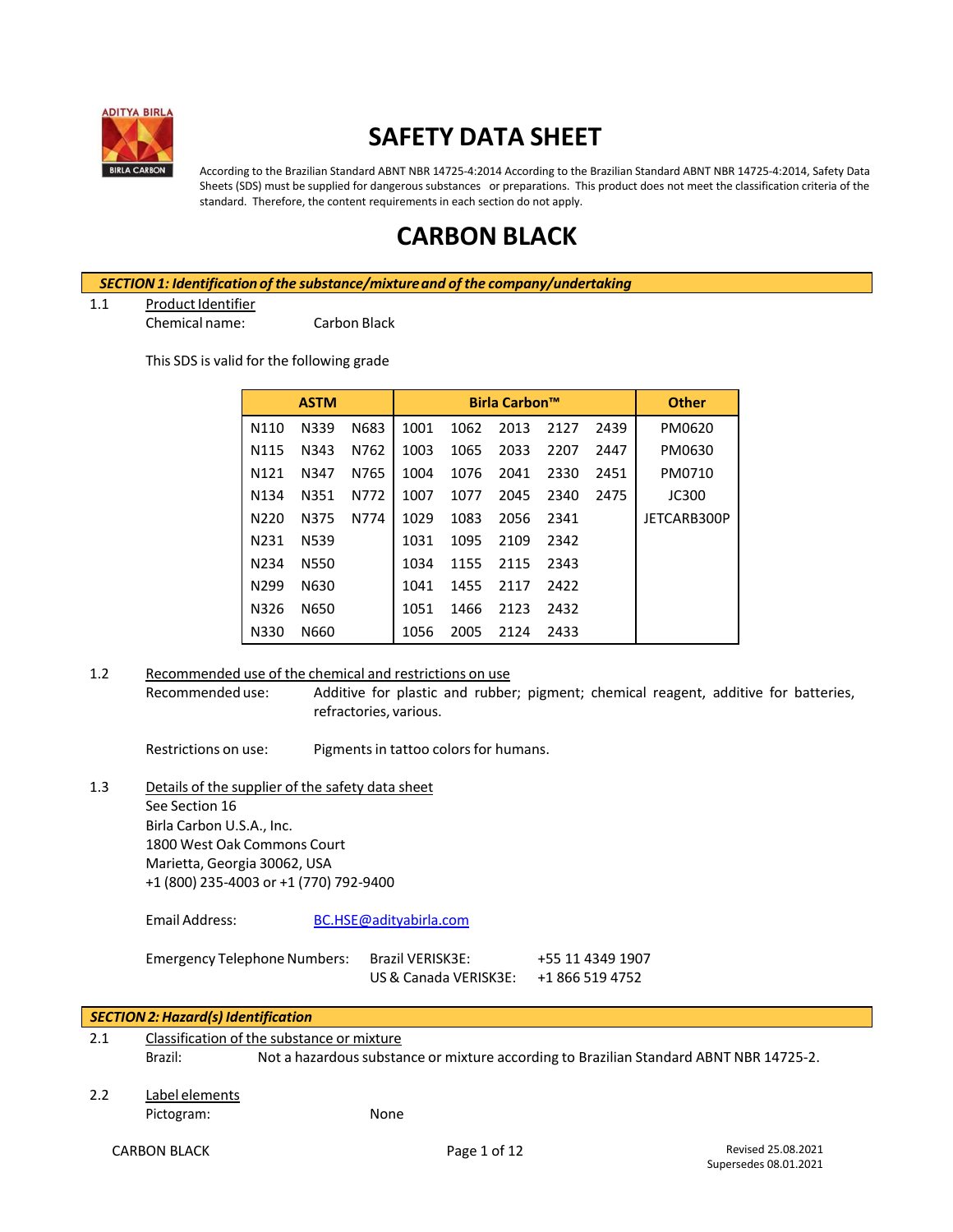Signal Word: None Hazard Statement: None

Precautionary Statement: None

## 2.3 Other hazards

This substance is classified as hazardous as a combustible dust by the United States 2012 OSHA Hazard Communication Standard (29 CFR 1910.1200) and the Canadian Hazardous Products Regulation (HPR) 2015. The signal word, hazard statement and precautionary statementsin the United States and Canada are: WARNING May form combustible dust concentrations in air. Keep away from all ignition sources including heat, sparks and flame. Prevent dust accumulations to minimize explosion hazard. Do not expose to temperatures above 300°C. Hazardous products of combustion can include carbon monoxide, carbon dioxide, oxides of sulfur, and organic products.

| Eye:        | May cause reversible mechanical irritation.                                                                                                                                     |
|-------------|---------------------------------------------------------------------------------------------------------------------------------------------------------------------------------|
| Skin:       | May cause mechanical irritation, soiling, and drying of skin. No cases of sensitization in humans<br>have been reported.                                                        |
| Inhalation: | Dust may be irritating to the respiratory tract. Provide local exhaust ventilation. See Section 8.                                                                              |
| Ingestion:  | Adverse health effects are not expected.                                                                                                                                        |
|             | Carcinogenicity: Carbon black is listed by the International Agency for Research on Cancer (IARC) as a Group 2B<br>substance (possibly carcinogenic to humans). See Section 11. |

| 3.1 | Substance                         |                                      |                               |  |  |
|-----|-----------------------------------|--------------------------------------|-------------------------------|--|--|
|     | 3.1.1                             |                                      | Carbon Black (amorphous) 100% |  |  |
|     | 3.1.2                             | <b>CAS Number:</b>                   | 1333-86-4                     |  |  |
|     | 3.1.3                             | Synonyms:                            | carbon black, furnace black   |  |  |
|     |                                   | <b>SECTION 4: First-aid measures</b> |                               |  |  |
| 4.1 | Description of first-aid measures |                                      |                               |  |  |

Inhalation: Take affected persons into fresh air. If necessary, restore normal breathing through standard first aid measures.

- Skin: Wash skin with mild soap and water. If symptoms persist, seek medical attention.
- Eye: Rinse eyes thoroughly with large volumes of water keeping eyelids open. If symptoms develop, seek medical attention.
- Ingestion: Do not induce vomiting. If conscious, give several glasses of water. Never give anything by mouth to an unconscious person.
- 4.2 Most important symptoms, both acute and delayed Symptoms: Irritating to the eyes and respiratory tract if exposed above the occupational exposure limits. See Section 2.
- 4.3 Indication of any immediate medical attention and special treatment needed Note to physicians: Treatsymptomatically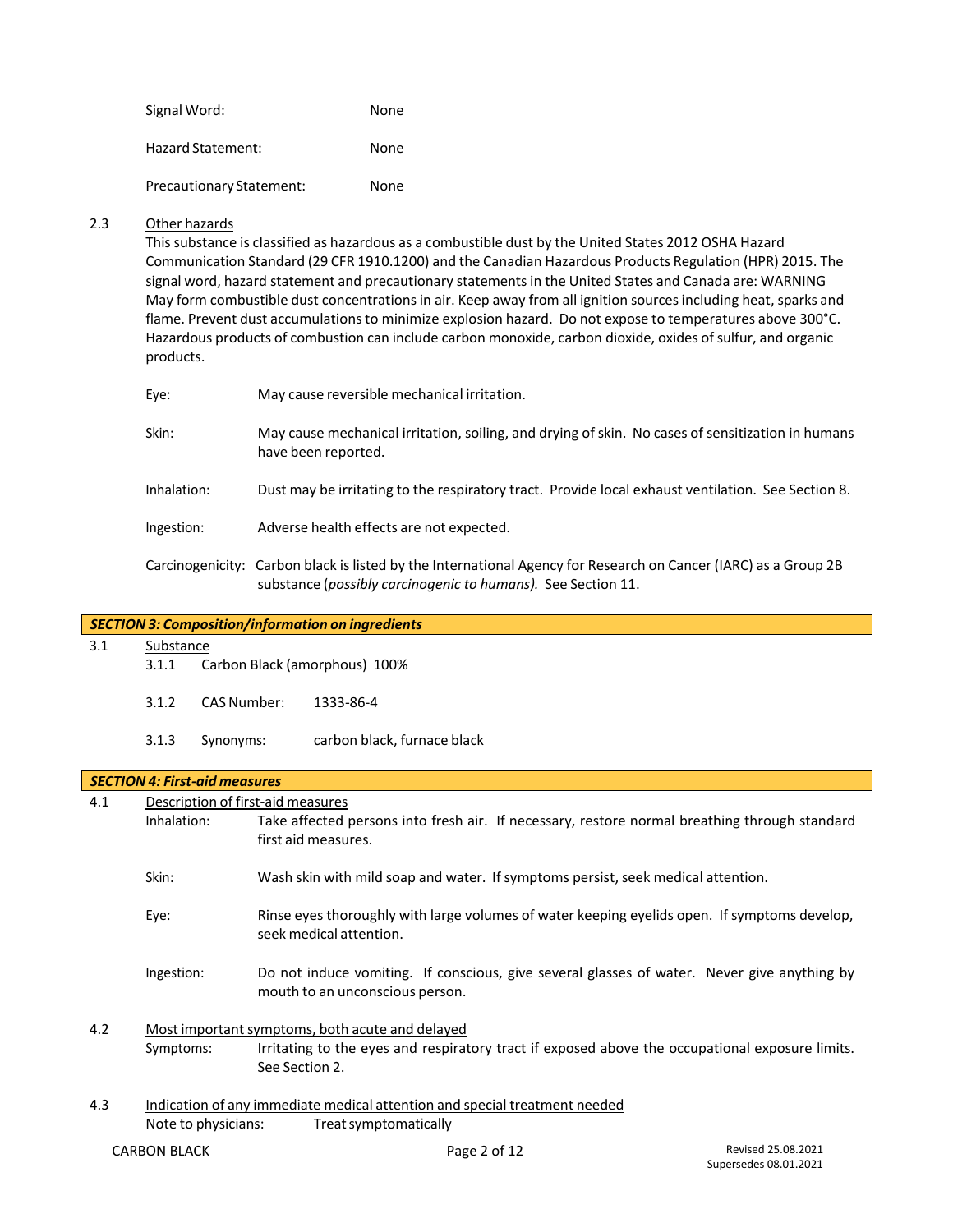|     | <b>SECTION 5: Fire-fighting measures</b>                                           |  |                                                                                                                                                                                                                                                      |  |  |
|-----|------------------------------------------------------------------------------------|--|------------------------------------------------------------------------------------------------------------------------------------------------------------------------------------------------------------------------------------------------------|--|--|
| 5.1 | Extinguishing media                                                                |  |                                                                                                                                                                                                                                                      |  |  |
|     | Suitable extinguishing media:                                                      |  | Use foam, carbon dioxide $(CO_2)$ , dry chemical, or water fog. A fog spray is<br>recommended if water is used.                                                                                                                                      |  |  |
|     | Unsuitable extinguishing media:                                                    |  | Do not use high pressure media which could cause the formation of a<br>potentially explosible dust-air mixture.                                                                                                                                      |  |  |
| 5.2 | Special hazards arising from the substance or mixture                              |  |                                                                                                                                                                                                                                                      |  |  |
|     | Special hazards arising from the chemical:                                         |  | It may not be obvious that carbon black is burning unless the<br>material is stirred and sparks are apparent. Carbon black that has<br>been on fire should be closely observed for at least 48 hours to<br>ensure no smoldering material is present. |  |  |
|     | <b>Hazardous Combustion Products:</b>                                              |  | Carbon monoxide (CO), carbon dioxide (CO <sub>2</sub> ), and oxides of sulfur.                                                                                                                                                                       |  |  |
| 5.3 | <b>Advice for fire fighters</b><br>Special protective equipment for fire-fighters: |  | Wear full protective firefighting gear, including self-<br>contained breathing apparatus (SCBA). Wet carbon black<br>produces very slipper walking surfaces.                                                                                         |  |  |
|     | <b>SECTION 6: Accidental release measures</b>                                      |  |                                                                                                                                                                                                                                                      |  |  |

| 6.1 |                                                       | Personal precautions, protective equipment and emergency procedures                                                                                                                                                                                                                                                   |  |
|-----|-------------------------------------------------------|-----------------------------------------------------------------------------------------------------------------------------------------------------------------------------------------------------------------------------------------------------------------------------------------------------------------------|--|
|     | Personal precautions:                                 | Wet carbon black produces slippery walking surfaces. Avoid dust formation.                                                                                                                                                                                                                                            |  |
|     |                                                       | Wear appropriate personal protective equipment and respiratory protection.                                                                                                                                                                                                                                            |  |
|     |                                                       | See Section 8.                                                                                                                                                                                                                                                                                                        |  |
|     | For emergency responders:                             | Use personal protective equipment recommended in section 8.                                                                                                                                                                                                                                                           |  |
| 6.2 | Environmental precautions                             |                                                                                                                                                                                                                                                                                                                       |  |
|     | Environmental precautions:                            | Carbon black poses no significant environmental hazards. Contain spilled<br>product on land, if possible. As a matter of good practice, minimize<br>contamination of sewage water, soil, groundwater, drainage systems, or                                                                                            |  |
|     |                                                       | bodies of water.                                                                                                                                                                                                                                                                                                      |  |
| 6.3 | Methods and materials for containment and cleaning up |                                                                                                                                                                                                                                                                                                                       |  |
|     | Methods for containment:                              | Prevent further leakage or spillage if safe to do so.                                                                                                                                                                                                                                                                 |  |
|     | Methods for cleaning up:                              | Small spills should be vacuumed when possible.<br>Dry sweeping is not<br>recommended. A vacuum equipped with high efficiency particulate air (HEPA)<br>filtration is recommended. If necessary, light water spray will reduce dust for<br>dry sweeping. Large spills may be shoveled into containers. See Section 13. |  |
|     | <b>SECTION 7: Handling and storage</b>                |                                                                                                                                                                                                                                                                                                                       |  |

## 7.1 Precautions for safe handling

Advice on safe handling: Avoid dust formation. Do not breathe dust. Provide appropriate local exhaust to minimize dust formation. Do not use compressed air.

> Take precautionary measures against static discharges. Provide adequate precautions, such as electrical grounding and bonding, or inert atmospheres. Grounding of equipment and conveying systems may be required under certain conditions. Safe work practices include the elimination of potential ignition sources in proximity to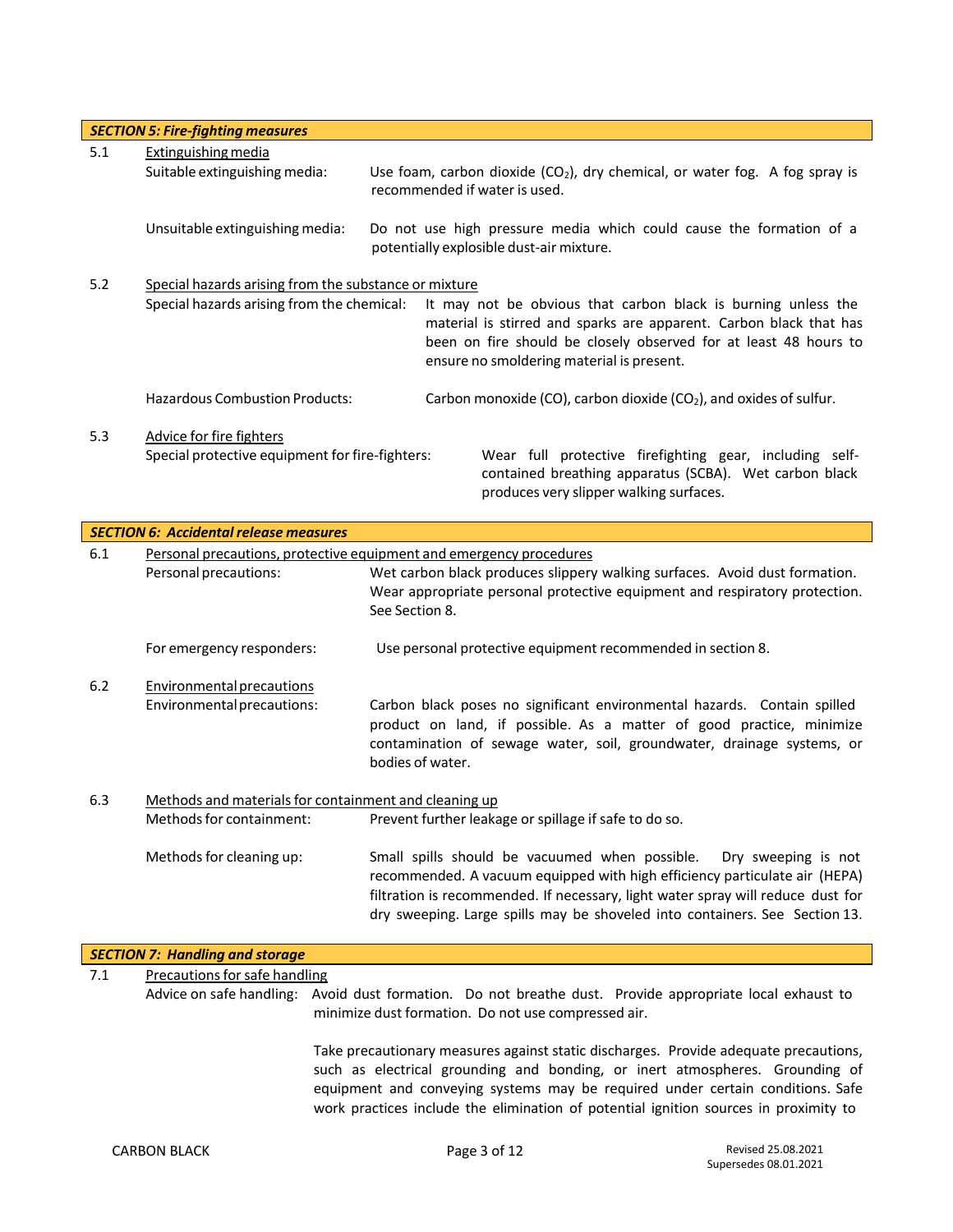carbon black dust; good housekeeping to avoid accumulations of dust on all surfaces; appropriate exhaust ventilation design and maintenance to control airborne dust levels to below the applicable occupational exposure limit. If hot work is required, the immediate work area must be cleared of carbon black dust.

General hygiene considerations: Handle in accordance with good industrial hygiene and safety practices.

## 7.2 Conditions for safe storage, including any incompatibilities

Storage conditions: Keep in a dry, cool, and well-ventilated location. Store away from heat, ignition sources, and strong oxidizers.

> Carbon black is not classifiable as a Division 4.2 self-heating substance under the UN test criteria. However, current UN criteria for determining if a substance is selfheating is volume dependent. This classification may not be appropriate for large volume storage container.

> Before entering vessels and confined spaces containing carbon black, test for adequate oxygen, flammable gases and potential toxic air contaminants. Do not allow dust to accumulate on surfaces.

Incompatiblematerials: Strong oxidizers.

|                            | <b>SECTION 8: Exposure controls/personal protection</b>                                                                                                                                                                    |
|----------------------------|----------------------------------------------------------------------------------------------------------------------------------------------------------------------------------------------------------------------------|
| Control parameters         |                                                                                                                                                                                                                            |
| Exposure guidelines:       | Representative occupational exposure limits currently available for carbon black (CAS<br>number: 1333-86-4).                                                                                                               |
| Country                    | Concentration, mg/m3                                                                                                                                                                                                       |
| Argentina                  | 3.5, TWA                                                                                                                                                                                                                   |
| <b>Brazil</b>              | 3.5, TWA                                                                                                                                                                                                                   |
| Colombia                   | 3.0, TWA, inhalable                                                                                                                                                                                                        |
| Mexico                     | 3.5, TWA                                                                                                                                                                                                                   |
| <b>United States</b>       | 3.5, TWA, OSHA-PEL                                                                                                                                                                                                         |
|                            | 3.0, TWA, ACGIH-TLV®, inhalable                                                                                                                                                                                            |
|                            | 3.5, TWA, NIOSH-REL                                                                                                                                                                                                        |
| $ACGIH^*$<br>mg/m3         | *Please consult the current version of the standard or regulation that may apply to your operations.<br>American Conference of Governmental Industrial Hygienists<br>milligrams per cubic meter<br>Derived no-effect level |
|                            | National Institute for Occupational Safety and Health                                                                                                                                                                      |
|                            | Occupational Safety and Health Administration                                                                                                                                                                              |
| permissible exposure limit |                                                                                                                                                                                                                            |
| recommended exposure limit |                                                                                                                                                                                                                            |
| short-term exposure limit  |                                                                                                                                                                                                                            |
|                            | threshold limit value                                                                                                                                                                                                      |
|                            | time weighted average, eight (8) hours unless otherwise specified                                                                                                                                                          |
|                            | Predicted No Effect Concentration: Not applicable                                                                                                                                                                          |
|                            | <b>DNEL</b><br><b>NIOSH</b><br><b>OSHA</b><br>PEL<br><b>REL</b><br><b>STEL</b><br><b>TLV</b><br><b>TWA</b>                                                                                                                 |

8.2 Exposure controls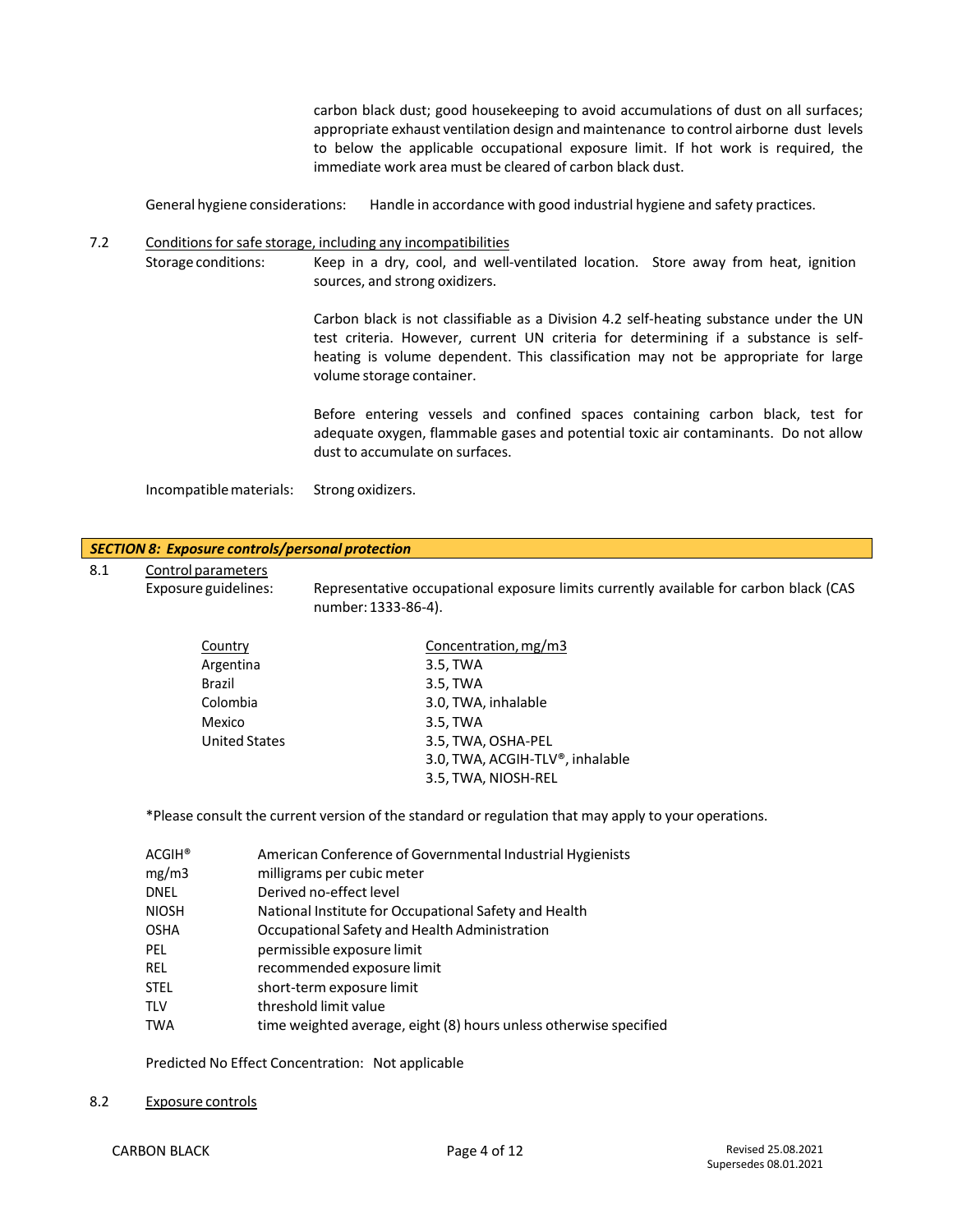Engineering controls: Use process enclosures and/or exhaust ventilation to keep airborne dust concentrations below the occupational exposure limit.

#### Personal Protective Equipment (PPE)

Respiratory: Approved air purifying respirator (APR) should be used where airborne dust concentrations are expected to exceed occupational exposure limits. Use a positivepressure, air supplied respirator if there is any potential for uncontrolled release, exposure levels are not known, or in circumstances where APRs may not provide adequate protection.

> When respiratory protection is required to minimize exposures to carbon black, programs should follow the requirements of the appropriate governing body for the country, province or state. Selected references to respiratory protection standards are provided below:

- OSHA 29CFR1910.134, Respiratory Protection
- CR592 Guidelines for Selection and Use of Respiratory Protective Devices (CEN)
- German/European Standard DIN/EN 143, Respiratory Protective Devices for Dusty Materials(CEN)

| Hand protection:     | Wear protective gloves. Use a barrier cream. Wash hands and skin with mild<br>soap and water.                                                  |
|----------------------|------------------------------------------------------------------------------------------------------------------------------------------------|
| Eye/face protection: | Wear safety glasses or goggles.                                                                                                                |
| Skin protection:     | Wear general protective clothing to minimize skin contact. Wash clothing<br>daily. Work clothes should not be taken home.                      |
| Other:               | Emergency eyewash and safety showers should be in close proximity. Wash<br>hands and face thoroughly with mild soap before eating or drinking. |

Environmental exposure controls: in accordance with all local legislation and permit requirements.

|     | <b>SECTION 9: Physical and chemical properties</b> |                                                       |                                             |  |  |  |
|-----|----------------------------------------------------|-------------------------------------------------------|---------------------------------------------|--|--|--|
| 9.1 |                                                    | Information on basic physical and chemical properties |                                             |  |  |  |
|     | Appearance:                                        | powder or pellet                                      |                                             |  |  |  |
|     | Color:                                             | black                                                 |                                             |  |  |  |
|     | Odor:                                              | odorless                                              |                                             |  |  |  |
|     | Odor threshold:                                    | not applicable                                        |                                             |  |  |  |
|     | Melting point/freezing point:                      | not applicable                                        |                                             |  |  |  |
|     | Boiling point/range:                               | not applicable                                        |                                             |  |  |  |
|     | Vapor pressure:                                    | not applicable                                        |                                             |  |  |  |
|     | Vapor Density:                                     | not applicable                                        |                                             |  |  |  |
|     | Oxidizing properties:                              | not applicable                                        |                                             |  |  |  |
|     | Flash Point:                                       | not applicable                                        |                                             |  |  |  |
|     | Flammability:                                      | not flammable                                         |                                             |  |  |  |
|     | Explosive properties:                              | Dust may form explosible mixture in air               |                                             |  |  |  |
|     | Explosion limits (air):                            |                                                       |                                             |  |  |  |
|     | Upper:                                             | not available                                         |                                             |  |  |  |
|     | Lower:                                             | 50 $g/m^3$ (dust)                                     |                                             |  |  |  |
|     | Evaporation rate:                                  | not applicable                                        |                                             |  |  |  |
|     | Density: (20°C):                                   | $1.7 - 1.9$ g/cm <sup>3</sup>                         |                                             |  |  |  |
|     | <b>Bulk density:</b>                               | 1.25-40 lb/ft <sup>3</sup> , 20-640 kg/m <sup>3</sup> |                                             |  |  |  |
|     | Pellets:                                           | 200-680 kg/m <sup>3</sup>                             |                                             |  |  |  |
|     | <b>CARBON BLACK</b>                                | Page 5 of 12                                          | Revised 25.08.2021<br>Supersedes 08.01.2021 |  |  |  |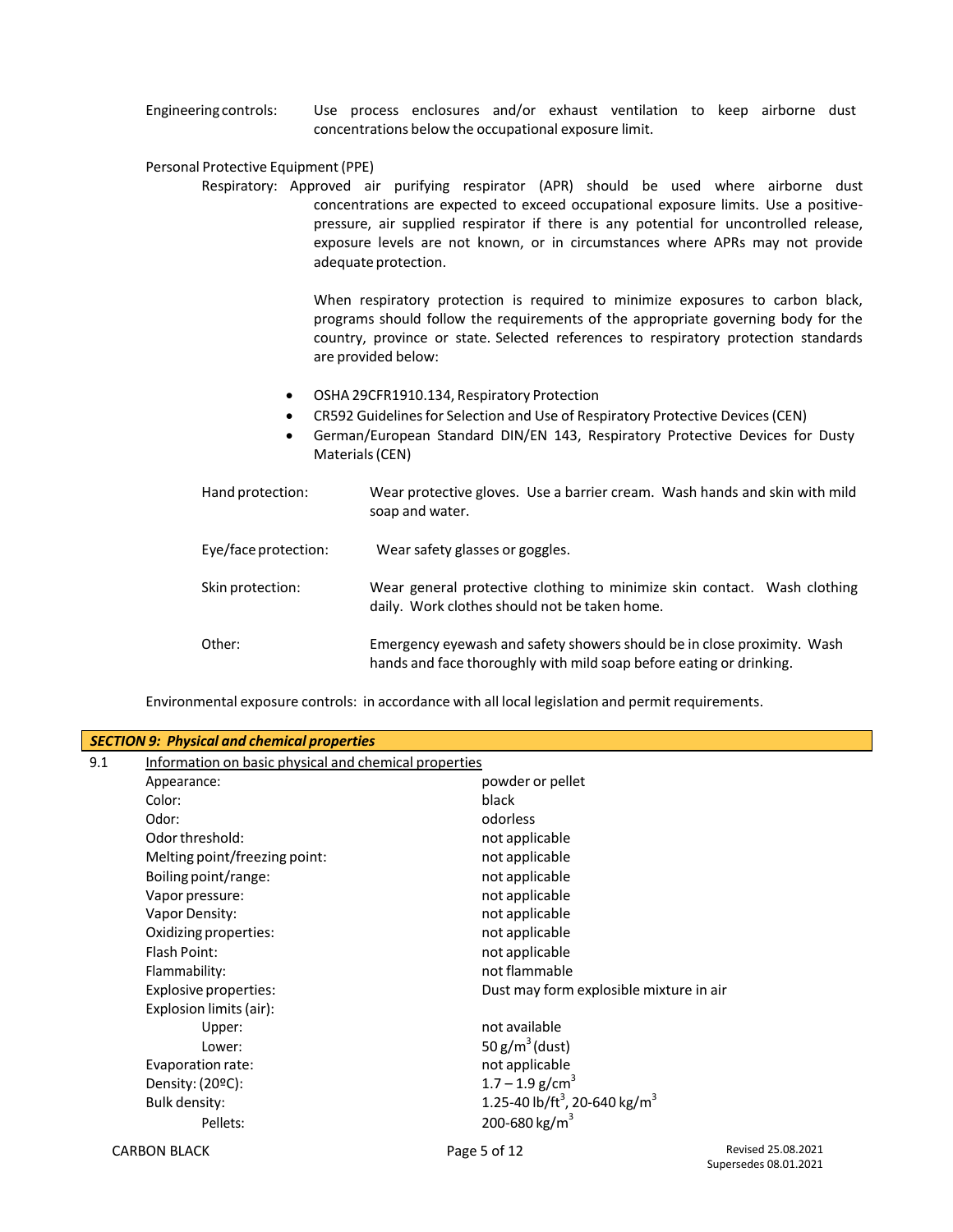|      | Powder (fluffy):<br>Solubility (in Water):<br>pH value: (ASTM 1512):<br>Partition coefficient (n-octanol/water):<br>Viscosity:<br>Decomposition temperature:<br>Auto-ignition temperature:<br>Minimum Ignition temperature:<br>Minimum ignition energy:<br>Ignition energy:<br>Maximum absolute explosion pressure:<br>Maximum rate of pressure rise:<br><b>Burn Velocity:</b><br><b>Kst Value:</b><br>Dust explosion classification:<br>Decomposition temperature: | 20-380 kg/m <sup>3</sup><br>insoluble<br>4-11 [50 g/l water, 68ºF (20ºC)]<br>not applicable<br>not applicable<br>not applicable<br>>140ºC<br>>500ºC (BAM Furnace)(VDI 2263)<br>>315ºC (Godberg-Greenwald Furnace)(VDI 2263)<br>>10,000 mJ (VDI 2263)<br>not available<br>10 bar (VDI 2263)<br>30-400 bar/sec (VDI 2263 and ASTM E1226-88)<br>> 45 seconds (not classified as "highly flammable" or "easily<br>ignitable")<br>not available<br>ST <sub>1</sub><br>not applicable |
|------|---------------------------------------------------------------------------------------------------------------------------------------------------------------------------------------------------------------------------------------------------------------------------------------------------------------------------------------------------------------------------------------------------------------------------------------------------------------------|---------------------------------------------------------------------------------------------------------------------------------------------------------------------------------------------------------------------------------------------------------------------------------------------------------------------------------------------------------------------------------------------------------------------------------------------------------------------------------|
| 9.2  | Other information<br>Not available                                                                                                                                                                                                                                                                                                                                                                                                                                  |                                                                                                                                                                                                                                                                                                                                                                                                                                                                                 |
|      | <b>SECTION 10: Stability and reactivity</b>                                                                                                                                                                                                                                                                                                                                                                                                                         |                                                                                                                                                                                                                                                                                                                                                                                                                                                                                 |
| 10.1 | Reactivity                                                                                                                                                                                                                                                                                                                                                                                                                                                          |                                                                                                                                                                                                                                                                                                                                                                                                                                                                                 |
|      | Reactivity:                                                                                                                                                                                                                                                                                                                                                                                                                                                         | May react exothermically upon contact with strong oxidizers.                                                                                                                                                                                                                                                                                                                                                                                                                    |
| 10.2 | Chemical stability<br>Stability:                                                                                                                                                                                                                                                                                                                                                                                                                                    | Stable under normal ambient conditions.                                                                                                                                                                                                                                                                                                                                                                                                                                         |
|      | <b>Explosion data</b><br>Sensitivity to mechanical impact:                                                                                                                                                                                                                                                                                                                                                                                                          | Not sensitive to mechanical impact                                                                                                                                                                                                                                                                                                                                                                                                                                              |
|      | Sensitivity to static discharge:                                                                                                                                                                                                                                                                                                                                                                                                                                    | Dust may form explosible mixture in air. Avoid dust formation. Do not create<br>a dust cloud. Take precautionary measures against static discharges. Ensure<br>all equipment is earthed/grounded before beginning transfer operation.                                                                                                                                                                                                                                           |
| 10.3 | Possibility of hazardous reactions<br>Hazardous polymerization:                                                                                                                                                                                                                                                                                                                                                                                                     | Does not occur.                                                                                                                                                                                                                                                                                                                                                                                                                                                                 |
|      | Possibility of hazardous reactions: None under normal conditions.                                                                                                                                                                                                                                                                                                                                                                                                   |                                                                                                                                                                                                                                                                                                                                                                                                                                                                                 |
| 10.4 | Conditions to avoid<br>Conditions to avoid:                                                                                                                                                                                                                                                                                                                                                                                                                         | Avoid high temperatures >400°C (>752°F) and sources of ignition.                                                                                                                                                                                                                                                                                                                                                                                                                |
| 10.5 | Incompatible materials<br>Incompatible materials:                                                                                                                                                                                                                                                                                                                                                                                                                   | Strong oxidizers.                                                                                                                                                                                                                                                                                                                                                                                                                                                               |
| 10.6 | Hazardous decomposition products                                                                                                                                                                                                                                                                                                                                                                                                                                    | Hazardous decomposition products: Carbon monoxide, carbon dioxide, organic products of combustion, oxides<br>of sulfur.                                                                                                                                                                                                                                                                                                                                                         |

| SECTION 11: Toxicological information |                                      |  |
|---------------------------------------|--------------------------------------|--|
| 11.1                                  | Information on toxicological effects |  |
|                                       | <b>Acute Toxicity:</b>               |  |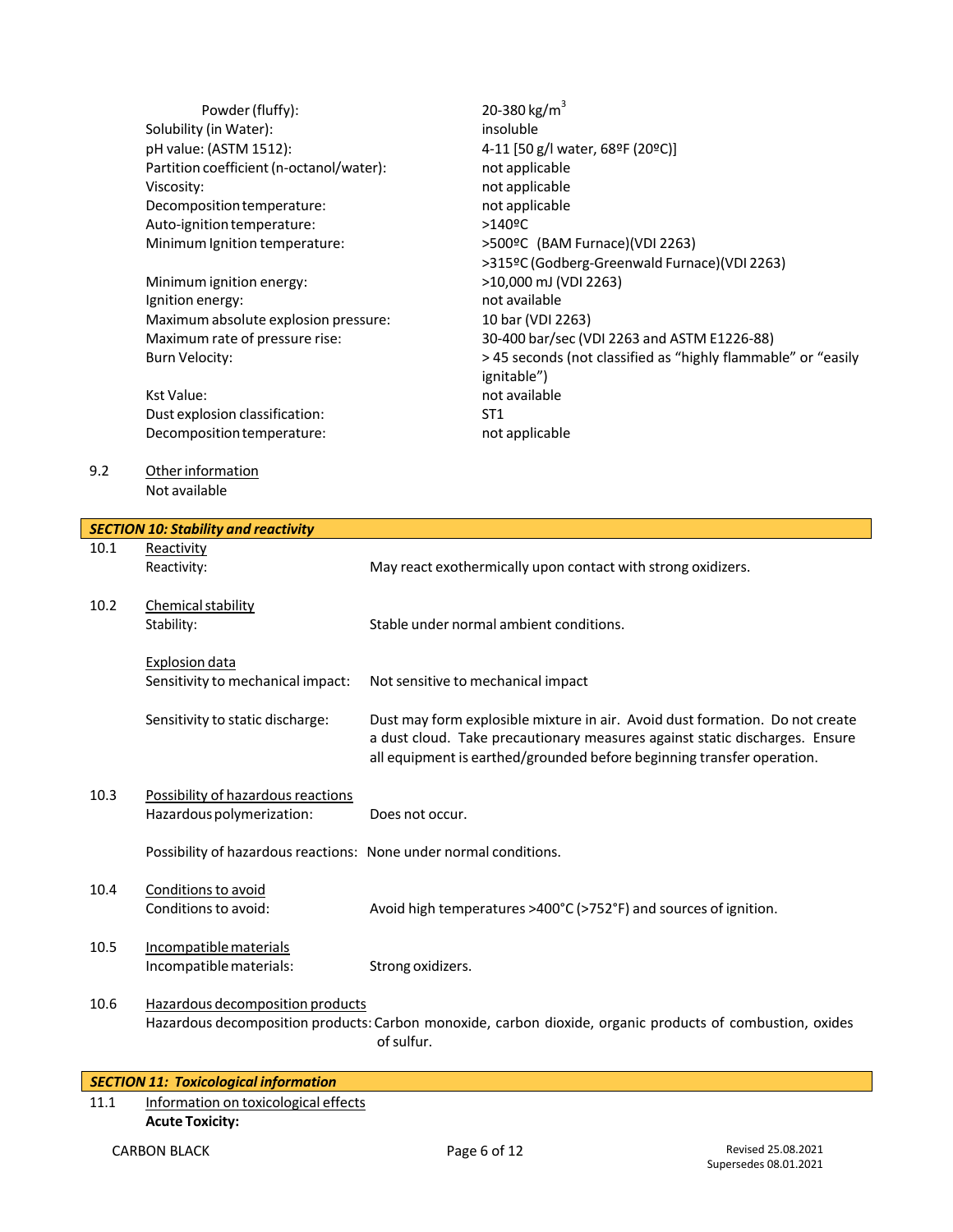| Oral LD50:                     |                                                                                                                                                                                      | $LD_{50}$ (rat) > 8000 mg/kg. (Equivalent to OECD TG 401)                                                                                                                                                                                                                                                                                                                                                                                                                                                                                 |  |
|--------------------------------|--------------------------------------------------------------------------------------------------------------------------------------------------------------------------------------|-------------------------------------------------------------------------------------------------------------------------------------------------------------------------------------------------------------------------------------------------------------------------------------------------------------------------------------------------------------------------------------------------------------------------------------------------------------------------------------------------------------------------------------------|--|
| Inhalation LD50:               | No data available                                                                                                                                                                    |                                                                                                                                                                                                                                                                                                                                                                                                                                                                                                                                           |  |
| Dermal LD50:                   | No data available                                                                                                                                                                    |                                                                                                                                                                                                                                                                                                                                                                                                                                                                                                                                           |  |
| Skin corrosion/irritation:     | Edema = 0 (max. attainable irritation score: 4)<br>Assessment: Not irritating to skin.                                                                                               | Rabbit: not irritating. (Equivalent to OECD TG 404)<br>Erythema = 0 (max. attainable irritation score: 4)                                                                                                                                                                                                                                                                                                                                                                                                                                 |  |
| Serious eye damage/irritation: | Rabbit: not irritating. (OECD TG 405)<br>Cornea: 0 (max. attainable irritation score: 4)<br>Iris: 0 (max. attainable irritation score: 2)<br>Assessment: Not irritating to the eyes. | Conjunctivae: 0 (max. attainable irritation score: 3)<br>Chemosis: 0 (max. attainable irritation score: 4)                                                                                                                                                                                                                                                                                                                                                                                                                                |  |
| Sensitization:                 | Assessment: Not sensitizing in animals.                                                                                                                                              | Guinea pig skin (Buehler Test): Not sensitizing (OECD TG 406)                                                                                                                                                                                                                                                                                                                                                                                                                                                                             |  |
|                                |                                                                                                                                                                                      | No cases of sensitization in humans have been reported.                                                                                                                                                                                                                                                                                                                                                                                                                                                                                   |  |
| Germ cell mutagenicity:        |                                                                                                                                                                                      | In vitro: Carbon black is not suitable to be tested directly in bacterial (Ames<br>test) and other in vitro systems because of its insolubility. However, when<br>organic solvent extracts of carbon black have been tested, results showed no<br>mutagenic effects. Organic solvent extracts of carbon black can contain traces<br>of polycyclic aromatic hydrocarbons (PAHs). A study to examine the<br>bioavailability of these PAHs showed that they are very tightly bound to<br>carbon black and are not bioavailable (Borm, 2005). |  |
|                                | considered to be mutagenic.                                                                                                                                                          | In vivo: In an experimental investigation, mutational changes in the hprt ene<br>were reported in alveolar epithelial cells in the rat following inhalation<br>exposure to carbon black (Driscoll, 1997). This observation is considered to<br>be rat-specific and a consequence of "lung overload," which leads to chronic<br>inflammation and release of reactive oxygen species. This is considered to be<br>a secondary genotoxic effect and, thus, carbon black itself would not be                                                  |  |
|                                |                                                                                                                                                                                      | Assessment: In vivo mutagenicity in rats occurs by mechanisms secondary to<br>a threshold effect and is a consequence of "lung overload," which leads to<br>chronic inflammation and the release of genotoxic oxygen species. This<br>mechanism is considered to be a secondary genotoxic effect and, thus, carbon<br>black itself would not be considered to be mutagenic.                                                                                                                                                               |  |
| Carcinogenicity:               | Animal toxicity                                                                                                                                                                      | Rat, oral, duration 2 years.<br>Effect: no tumors.                                                                                                                                                                                                                                                                                                                                                                                                                                                                                        |  |
|                                |                                                                                                                                                                                      | Mouse, oral, duration 2 years.<br>Effect: no tumors.                                                                                                                                                                                                                                                                                                                                                                                                                                                                                      |  |
|                                |                                                                                                                                                                                      | Mouse, dermal, duration 18 months.<br>Effect: no skin tumors.                                                                                                                                                                                                                                                                                                                                                                                                                                                                             |  |
|                                |                                                                                                                                                                                      | Rat, inhalation, duration 2 years.                                                                                                                                                                                                                                                                                                                                                                                                                                                                                                        |  |
| <b>CARBON BLACK</b>            | Page 7 of 12                                                                                                                                                                         | Revised 25.08.2021                                                                                                                                                                                                                                                                                                                                                                                                                                                                                                                        |  |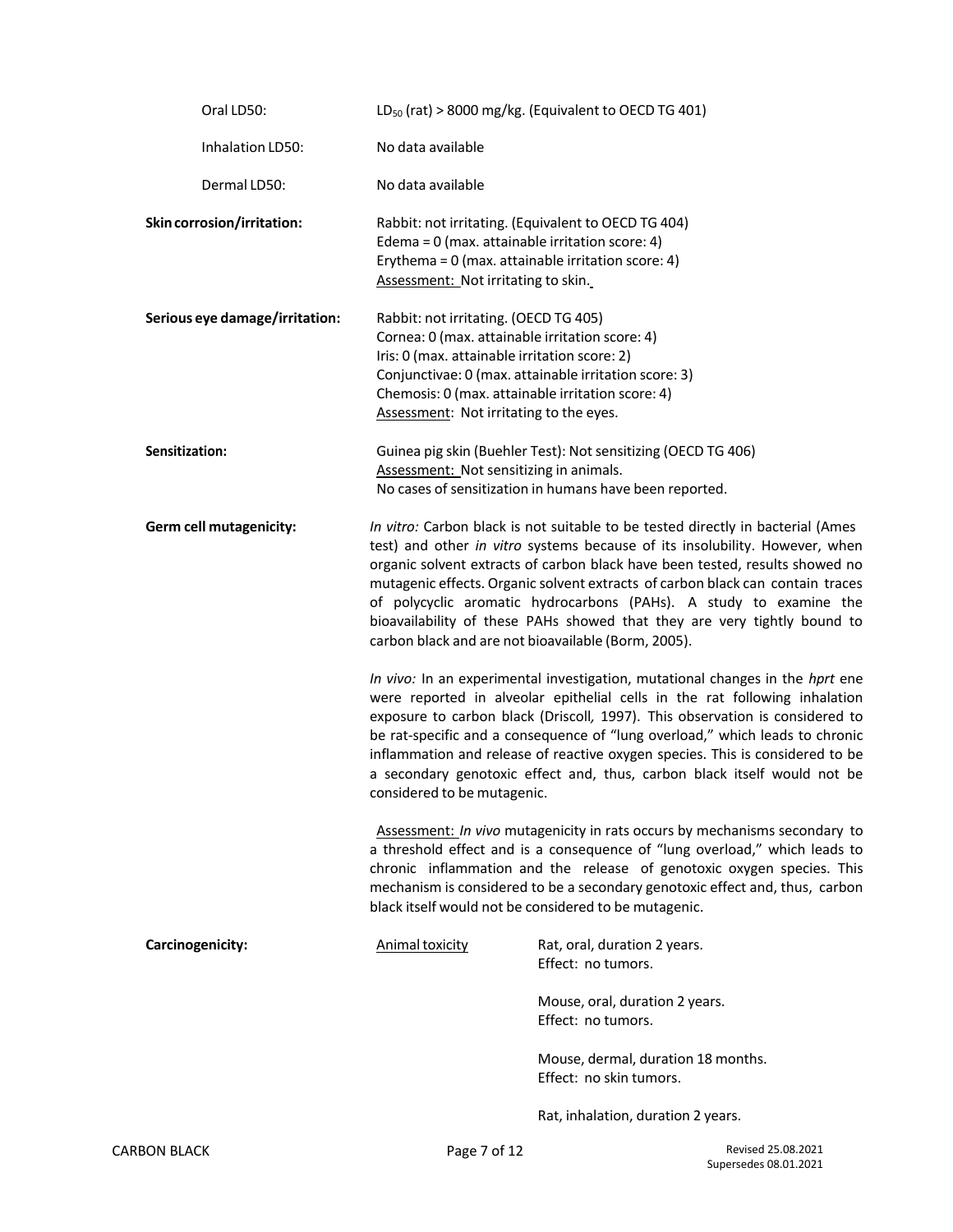Target organ: lungs. Effect: inflammation, fibrosis, tumors.

Note: Tumors in the rat lung are considered to be related to "lung overload" rather than to a specific chemical effect of carbon black itself in the lung. These effects in rats have been reported in many studies on other poorly soluble inorganic particles and appear to be rat specific (ILSI, 2000). Tumors have not been observed in other species (i.e., mouse and hamster) for carbon black or other poorly soluble particles under similar circumstances and study conditions.

#### Mortality studies(human data)

A study on carbon black production workers in the UK (Sorahan, 2001) found an increased risk of lung cancer in two of the five plants studied; however, the increase was not related to the dose of carbon black. Thus, the authors did not consider the increased risk in lung cancer to be due to carbon black exposure. A German study of carbon black workers at one plant (Morfeld, 2006; Buechte, 2006) found a similar increase in lung cancer risk but, like the Sorahan, 2001 (UK study), found no association with carbon black exposure. A large US study of 18 plants showed a reduction in lung cancer risk in carbon black production workers (Dell*,* 2006). Based upon these studies, the February 2006 Working Group at the International Agency for Research on Cancer (IARC) concluded that the human evidence for carcinogenicity was*inadequate* (IARC, 2010).

Since the IARC evaluation of carbon black, Sorahan and Harrington (2007) have re-analyzed the UK study data using an alternative exposure hypothesis and found a positive association with carbon black exposure in two of the five plants. The same exposure hypothesis was applied by Morfeld and McCunney (2009) to the German cohort; in contrast, they found no association between carbon black exposure and lung cancer risk and, thus, no support for the alternative exposure hypothesis used by Sorahan and Harrington.

Overall, as a result of these detailed investigations, no causative link between carbon black exposure and cancer risk in humans has been demonstrated.

#### IARC cancer classification

In 2006 IARC re-affirmed its 1995 finding that there is *"inadequate evidence"* from human health studies to assess whether carbon black causes cancer in humans. IARC concluded that there is *"sufficient evidence*" in experimental animal studies for the carcinogenicity of carbon black. IARC's overall evaluation is that carbon black is *"possibly carcinogenic to humans (Group 2B)".* This conclusion was based on IARC's guidelines, which generally require such a classification if one species exhibits carcinogenicity in two or more animal studies (IARC, 2010).

Solvent extracts of carbon black were used in one study of rats in which skin tumors were found after dermal application and several studies of mice in which sarcomas were found following subcutaneous injection. IARC concluded that there was *"sufficient evidence"* that carbon black extracts can cause cancer in animals(Group 2B).

#### ACGIH cancer classification

Confirmed Animal Carcinogen with Unknown Relevance to Humans(Category A3 Carcinogen).

Assessment: Applying the guidelines of self-classification under the Globally Harmonized System of Classification and Labeling of Chemicals, carbon black is not classified as a carcinogen. Lung tumors are induced in rats as a result of repeated exposure to inert, poorly soluble particles like carbon black and other poorly soluble particles. Rat tumors are a result of a secondary non-genotoxic mechanism associated with the phenomenon of lung overload. This is a species-specific mechanism that has questionable relevance for classification in humans. In support of this opinion, the CLP Guidance for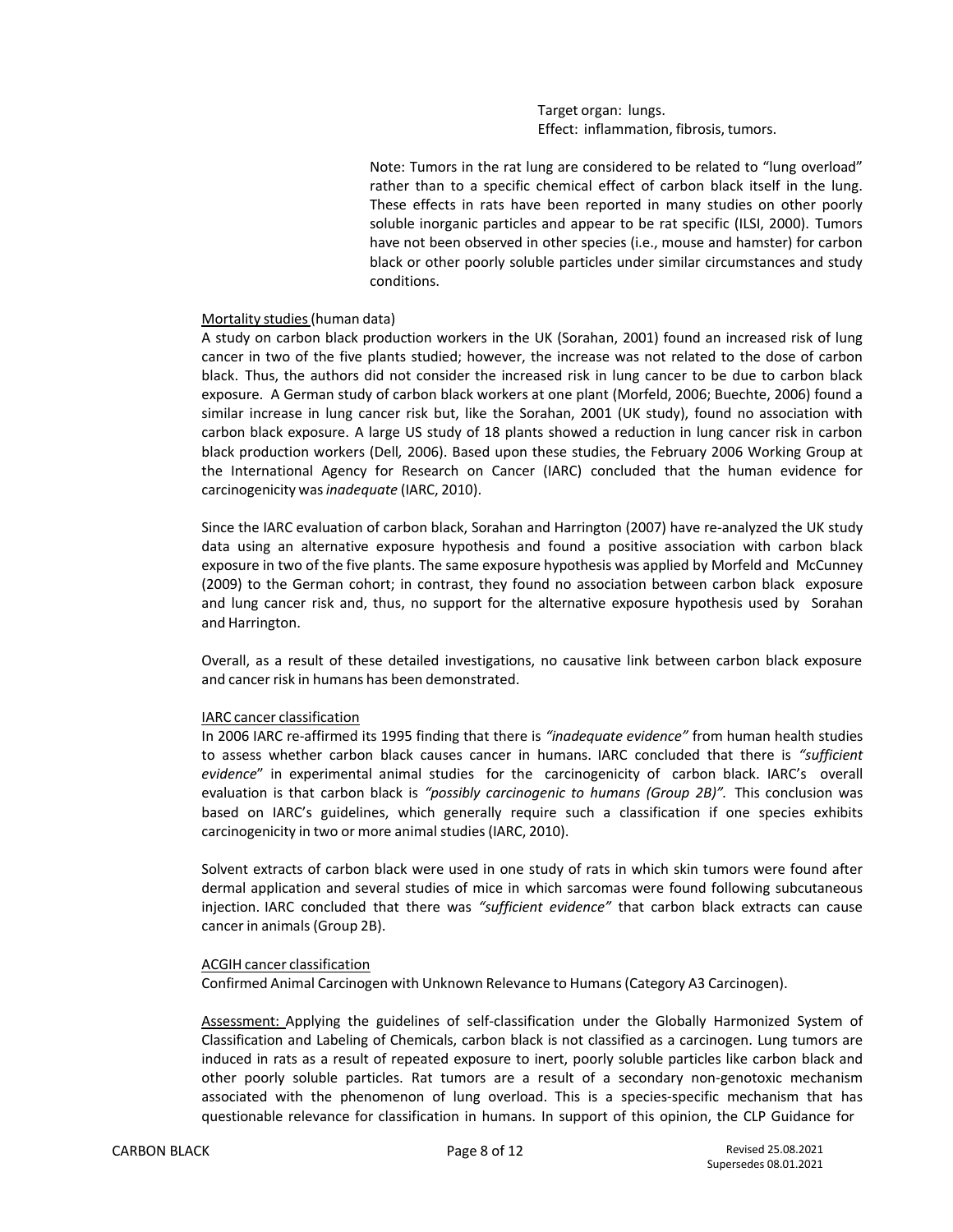Specific Target Organ Toxicity – Repeated Exposure (STOT-RE), cites lung overload under mechanisms not relevant to humans. Human health studies show that exposure to carbon black does not increase the risk of carcinogenicity.

**Reproductive and developmental toxicity:** Assessment: No effects on reproductive organs or fetal development have been reported in long-term repeated dose toxicity studies in animals.

**Specific target organ toxicity – single exposure (STOT-SE):** Assessment: Based on available data, specific

target organ toxicity is not expected after single oral, single inhalation, or single dermal exposure.

### **Specific target organ toxicity – repeated exposure (STOT-RE):**

#### Animal toxicity

Repeated dose toxicity: inhalation (rat), 90 days, No Observed Adverse Effect Concentration (NOAEC) = 1.1 mg/m $3$  (respirable)

Target organ/effects at higher doses are lung inflammation, hyperplasia, and fibrosis.

Repeated dose toxicity: oral (mouse), 2 yrs, No Observed Effect Level (NOEL) = 137 mg/kg (body wt.)

Repeated dose toxicity: oral (rat), 2 yrs, NOEL = 52 mg/kg (body wt.)

Although carbon black produces pulmonary irritation, cellular proliferation, fibrosis, and lung tumors in the rat under conditions of lung overload, there is evidence to demonstrate that this response is principally a species-specific response that is not relevant to humans.

## Morbidity studies(human data)

Results of epidemiological studies of carbon black production workers suggest that cumulative exposure to carbon black may result in small, non-clinical decrements in lung function. A U.S. respiratory and the state of the state of the state in the state of the state of the state of the state of the state of the<br>morbidity study suggested a 27 ml decline in FEV<sub>1</sub> from a 1 mg/m <sup>8</sup> 8 hour TWA daily (inhalable fraction)

exposure over a 40-year period (Harber, 2003). An earlier European investigation suggested that exposure to 1 mg/m<sup>3</sup> (inhalable fraction) of carbon black over a 40-year working lifetime would result in a 48 ml decline in FEV<sub>1</sub> (Gardiner, 2001). However, the estimates from both studies were only of borderline statistical significance. Normal age-related decline over a similar period of time would be approximately 1200 ml.

In the U.S. study, 9% of the highest non-smokers exposure group (in contrast to 5% of the unexposed group) reported symptoms consistent with chronic bronchitis. In the European study, methodological limitations in the administration of the questionnaire limit the conclusions that can be drawn about reported symptoms. This study, however, indicated a link between carbon black and small opacities on chest films, with negligible effects on lung function.

#### Assessment:

**Inhalation** - Applying the guidelines of self-classification under GHS, carbon black is not classified under STOT-RE for effects on the lung. Classification is not warranted on the basis of the unique response of rats resulting from "lung overload" following exposure to poorly soluble particles such as carbon black. The pattern of pulmonary effects in the rat, such as inflammation and fibrotic responses, are not observed in other rodent species, non-human primates, or humans under similar exposure conditions. Lung overload does not appear to be relevant for human health. Overall, the epidemiological evidence from well-conducted investigations has shown no causative link between carbon black exposure and the risk of non-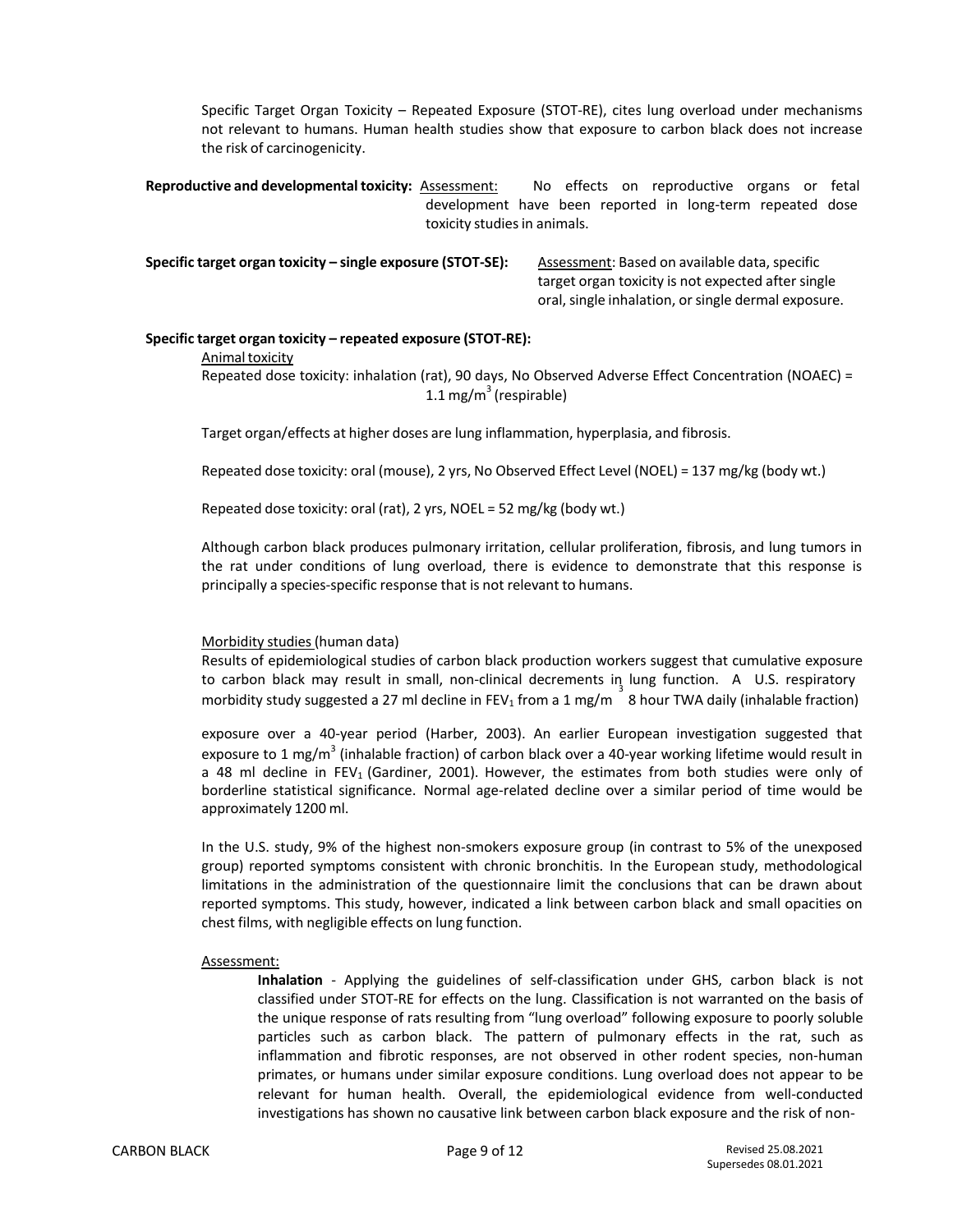malignant respiratory disease in humans. A STOT-RE classification for carbon black after repeated inhalation exposure is not warranted.

**Oral:** Based on available data, specific target organ toxicity is not expected after repeated oral exposure.

**Dermal:** Based on available data and the chemical-physical properties (insolubility, low absorption potential), specific target organ toxicity is not expected after repeated dermal exposure.

**Aspiration hazard:** Assessment: Based on industrial experience and the available data, no aspiration hazard is expected.

| <b>SECTION 12: Ecological information</b> |                                                                                                                     |                                                                                                             |  |
|-------------------------------------------|---------------------------------------------------------------------------------------------------------------------|-------------------------------------------------------------------------------------------------------------|--|
| 12.1                                      | Toxicity                                                                                                            |                                                                                                             |  |
|                                           | Aquatic toxicity:                                                                                                   |                                                                                                             |  |
|                                           | Acute fish toxicity:                                                                                                | $LCO$ (96 h) 1000mg/l, Species:<br><i>Brachydanio rerio</i> (zebrafish),<br>Method: OECD Guideline 203      |  |
|                                           | Acute invertebrate toxicity:                                                                                        | EC50 (24 h) > 5600 mg/l, Species: Daphnia magna (waterflea),<br>Method: OECD Guideline 202                  |  |
|                                           | Acute algae toxicity:                                                                                               | EC50 (72 h) >10,000 mg/l, NOEC 10,000 mg/l, Species: Scenedesmus<br>subspicatus, Method: OECD Guideline 201 |  |
|                                           | Activated sludge:                                                                                                   | ECO (3 h) > 400 mg/l, EC10 (3h): ca. 800 mg/l, Method: DEV L3 (TTC<br>test)                                 |  |
| 12.2                                      | Persistence and degradability<br>Not soluble in water. Expected to remain on soil surface. Not expected to degrade. |                                                                                                             |  |
|                                           |                                                                                                                     |                                                                                                             |  |

- 12.3 Bioaccumulative potential Not expected because of the physicochemical properties of the substance.
- 12.4 Mobility in soil Not expected to migrate. Insoluble.
- 12.5 Results of PBT and vPvB assessment Carbon black is not a PBT or a vPvB.
- 12.6 Other adverse effects Not available.

| SECTION 13: Disposal considerations |                                                                                                                                                                       |                                                                                    |  |  |
|-------------------------------------|-----------------------------------------------------------------------------------------------------------------------------------------------------------------------|------------------------------------------------------------------------------------|--|--|
| 13.1                                | Waste treatment methods                                                                                                                                               |                                                                                    |  |  |
|                                     | Product should be disposed of in accordance with the regulations issued by the<br>Product disposal:<br>appropriate federal, provincial, state, and local authorities. |                                                                                    |  |  |
|                                     | Container/Packaging disposal:                                                                                                                                         | Empty packaging must be disposed of in accordance with national and local<br>laws. |  |  |

*SECTION 14: Transport information*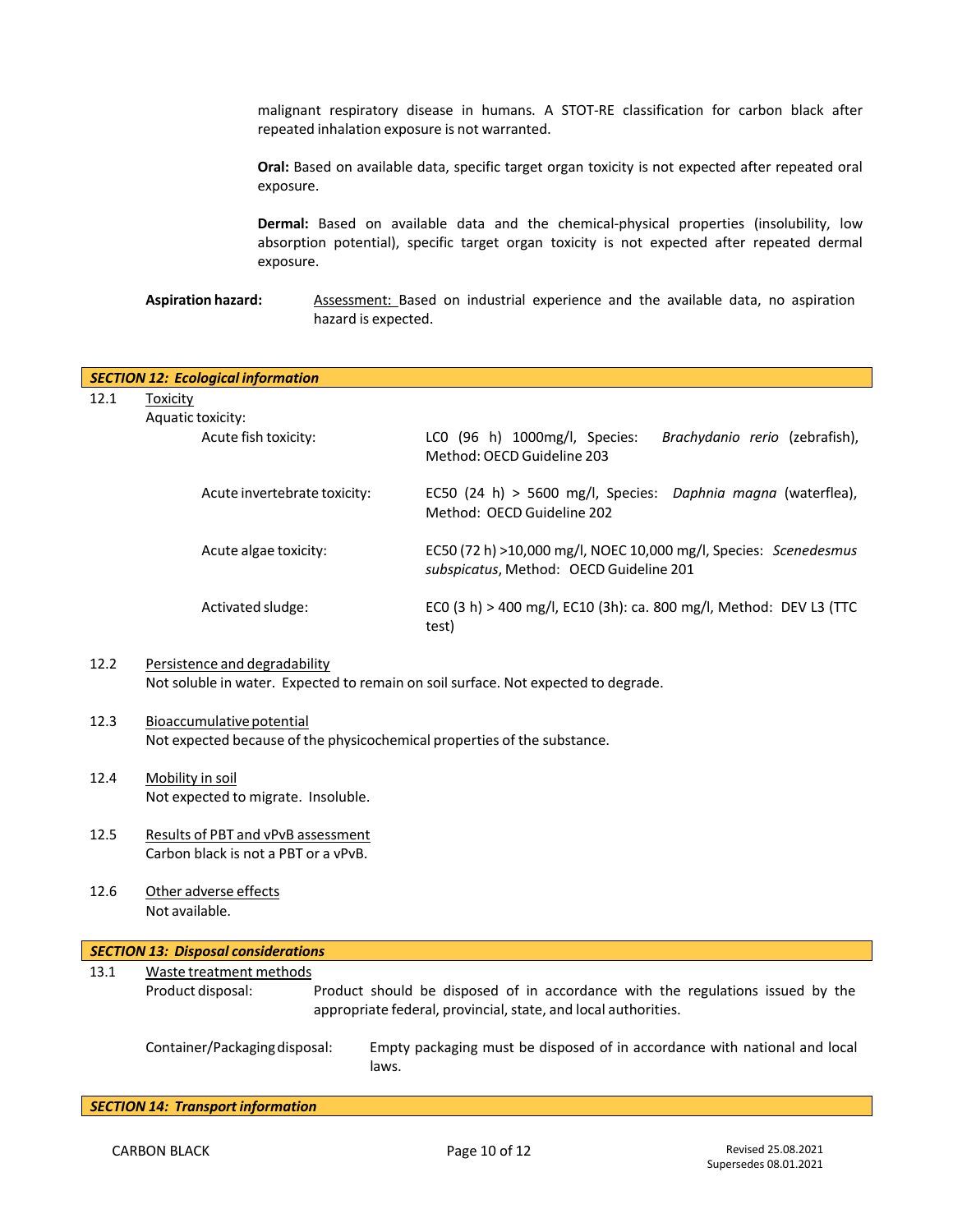The International Carbon Black Association organized the testing of seven ASTM reference carbon blacks according to the UN method, Self-Heating Solids. All seven reference carbon blacks were found to be "Not a self-heating substance of Division 4.2." The same carbon blacks were tested according to the UN method, Readily Combustible Solids and found to be "Not a readily combustible solid of Division 4.1;" under current UN Recommendations on the Transport of Dangerous Goods.

The following organizations do not classify carbon black as a "hazardous cargo" if it is "carbon, non-activated, mineral origin." Birla Carbon's carbon black products meet this definition.

| DOT  | IMDG<br><b>RID</b>   | ICAO (air)<br><b>ADR</b> | IATA | ANTT |
|------|----------------------|--------------------------|------|------|
| 14.1 | UN/ID No             | Not regulated            |      |      |
| 14.2 | Proper shipping name | Not regulated            |      |      |
| 14.3 | Hazard class         | Not regulated            |      |      |
| 14.4 | Packing group        | Not regulated            |      |      |
|      |                      |                          |      |      |

## *SECTION 15: Regulatory information*

## 15.1 International Inventories:

Carbon black, CAS number 1333-86-4, appears on the following inventories:

| Australia:   | AICS                          |
|--------------|-------------------------------|
| Canada:      | DSL.                          |
| China:       | <b>IECSC</b>                  |
| Europe (EU): | EINECS (EINECS-RN: 215-609-9) |
| Japan:       | <b>ENCS</b>                   |
| Korea:       | KECI                          |
| Philippines: | <b>PICCS</b>                  |
| Taiwan:      | <b>TCSI</b>                   |
| New Zealand: | <b>NZIOC</b>                  |
| USA:         | <b>TSCA</b>                   |
|              |                               |

| <b>SECTION 16: Other Information</b> |                                  |                                    |                                          |
|--------------------------------------|----------------------------------|------------------------------------|------------------------------------------|
| Contact Information                  |                                  |                                    |                                          |
| Birla Carbon U.S.A., Inc.            | Birla Carbon Brasil Ltda.        | Birla Carbon Egypt S.A.E.          | Birla Carbon China (Weifang)             |
| 370 Columbian Chemicals Lane         | Estrada Renê Fonseca S/N         | El-Nahda Road                      | Co., Ltd.                                |
| Franklin, LA 70538-1149, U.S.A.      | Cubatão SP Brazil                | Amreya, Alexandria, Egypt          | Binhai Economic Development              |
| Telephone +1 337 836 5641            | CEP 11573-904                    | +20 3 47 70 102                    | Zone                                     |
|                                      | PABX Operator +55 13 3362 7100   |                                    | Weifang, Shandong, 262737,<br><b>PRC</b> |
|                                      |                                  |                                    | Telephone +86 (0536) 530 5978            |
| Birla Carbon U.S.A., Inc.            | Birla Carbon Italy S.R.L.        | Birla Carbon India Private Limited | Birla Carbon China (Jining) Co.          |
| 3500 South Road S                    | Via S Cassiano, 140              | K-16, Phase II, SIPCOT Industrial  | Ltd.                                     |
| Ulysses, KS 67880-8103, U.S.A.       | I - 28069 San Martino di Trecate | Complex                            | No. 6, Chenguang Road, Jibei             |
| Telephone +1 620 356 3151            | (NO) Italy                       | Gummidipoondi - 601201             | High-Tech Industry Park Zone             |
|                                      | Telephone +39 0321 7981          | Dist: Thiruvallur, Tamil Nadu      | Jining City, Shandong Province           |
|                                      |                                  | India                              | The People's Republic of China,          |
|                                      |                                  | +91 44 279 893 01                  | 272000                                   |
|                                      |                                  |                                    | Telephone +86 (0537) 677 9018            |
| Birla Carbon Canada Ltd.             | Birla Carbon Hungary Ltd.        | Birla Carbon India Private Limited | Birla Carbon Korea Co., Ltd.             |
| 755 Parkdale Ave. North              | H - 3581 Tiszaújváros            | Village Lohop, Patalganga,         | #1-3, Ulha-Dong                          |
| P.O. Box 3398, Station C             | P.O.B. 61, Hungary               | Taluka: Khalapur                   | Yeosu city, cheonnam 555-290,            |
| Hamilton, Ontario L8H 7M2            | Telephone +36 49 544 000         | Dist.: Raigad 410207               | Korea                                    |
| Canada                               |                                  | Maharashtra, India                 | Telephone 82-61-688-3330                 |
| Telephone +1 905 544 3343            |                                  | +91 22 2192 250133                 |                                          |